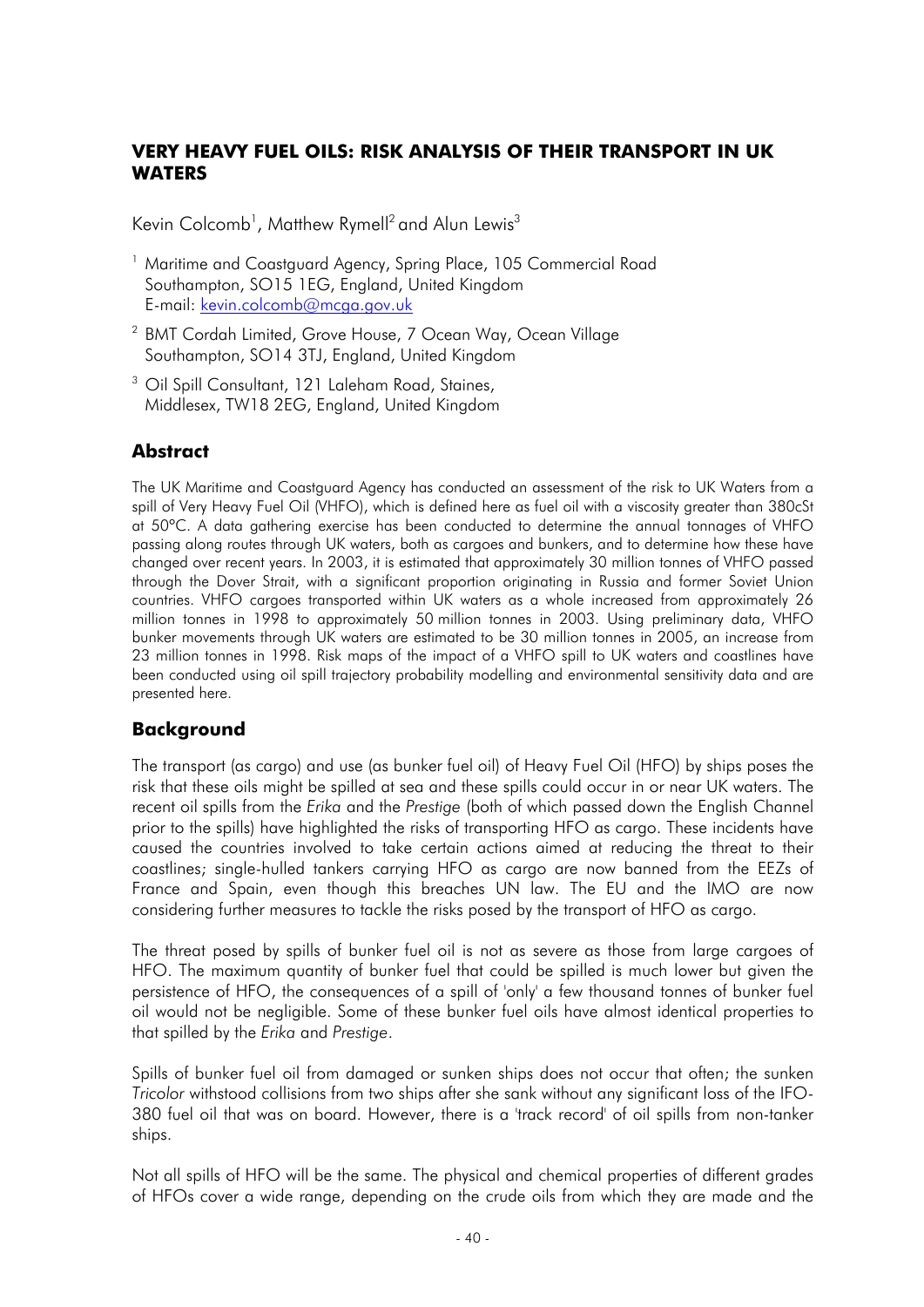refinery process route. The behaviour of the spilled oil and the feasibility of spill response options will be influenced by the precise properties of the HFO that has been spilled. The ecological effects of the spill will also be affected by the chemical and physical properties of the spilled oil, in addition to the resources that might be affected.



Fig. 1. The UK Pollution Control Zone.

# **Definition of VHFO**

VHFO was defined within the study as being fuel oil with a viscosity exceeding 380cSt at 50°C. The term is not a standard industry definition but was used to distinguish heavier fuel oils which can present particular difficulties during marine spill response: they are very persistent oils which show very limited response to dispersant application and can have very low or neutral buoyancy.

VHFOs are carried at sea as:

- Residual Fuel Oil (RFO) cargoes. RFO is a by-product of the refining of crude oil into petrol and other more valuable fuels. RFO as a cargo almost invariably falls into the definition of VHFO above. The cargoes of Erika and Prestige were typical examples, having viscosities at 50°C of 555cSt and 615cSt, respectively (Cedre Website, www.le-cedre.fr).
- Heavy fuel oil marine bunkers. These are derived by blending RFO with lighter distillates to produce a bunker fuel of the appropriate viscosity for the vessel requirements. Vessels with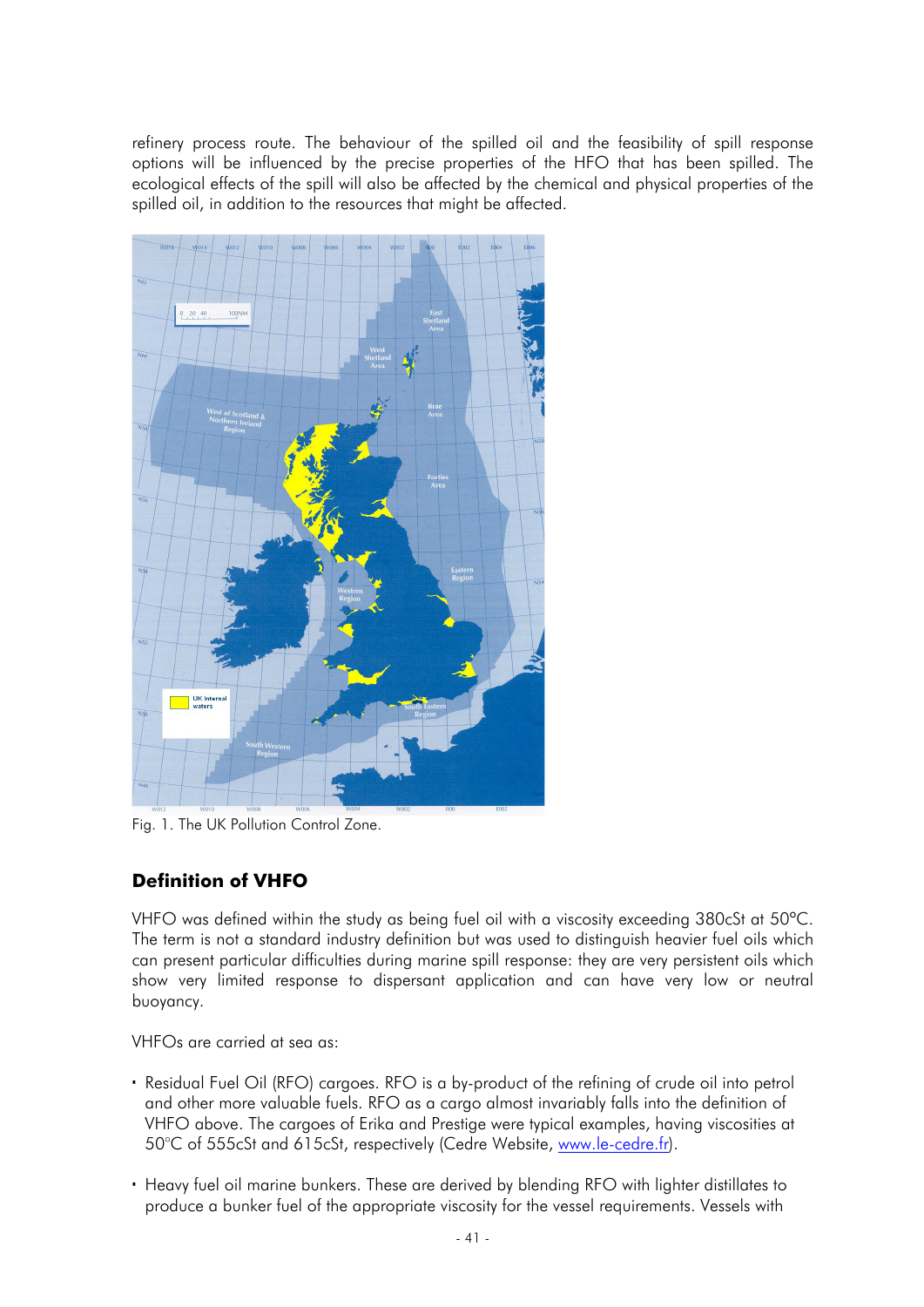slower speed engines are able to use bunker fuels that have viscosities falling within the definition of VHFO. Under the ISO 8217:1996 bunker fuel standard, these fuels are categorised as 'RMH45' and 'RMH55' but are often referred to by the industry definition of 'IFO500' and 'IFO700'.

## **VHFO tonnages in UK waters**

A prime objective of the study was to determine the quantities of VHFO bunkers and cargo passing along routes within and through the UK Pollution Control Zone (UKPCZ), to assess whether these had increased in recent years and whether such trends might continue.

Initial activities focused on the gathering of RFO and bunker volume and transport data directly from industry sources such as oil refineries, oil traders, bunkering agents and port authorities. However, it soon became apparent that such data were not readily available because of the commercially sensitive nature of the fuel oil trading markets.

A different approach was adopted, using statistical trading and shipping information available through sources such as the European Union's EUROSTAT database (www.epp.eurostat.cec.eu.int), UK Trade Info (www.uktradeinfo.com), and UK Maritime Statistics (www.maritimestatistics.org), operated by UK Government departments, and data from the International Energy Agency (www.iea.org).

2002 and 2003 have generally been used as the base years for annual volume and routeing statistics, as these were the latest full data sets available at the time of the study. There were some discrepancies between data and some of the details reported here varied between the sources, but there was broad agreement on the overall pattern of volumes.

### *VHFO cargoes*

#### *UK RFO imports, exports and domestic traffic*

The UK has nine major crude oil refineries, located on the Thames (1), Forth (1), Humber (2), Tees (1) and Mersey (1) Estuaries, Southampton Water (1) and Milford Haven (2). In 2003, these distilled crude oil into 84.5 million tonnes of refined oil products, including 11.5 million tonnes of RFO (DTI, 2005). 6.4 million tonnes of RFO were exported but the UK also imported 0.4 million tonnes.

Table I shows how the RFO was consumed in the UK (differences between RFO availability and consumption result from stock changes and statistical error factors). 0.9 million tonnes was supplied as bunkers to international shipping and 3.6 million tonnes was consumed within the UK: approximately 2 million tonnes by the refineries themselves and approximately 1.5 million tonnes for other purposes.

As RFO is too viscous to travel over large distances by pipe, and it is impractical to move large quantities by road or rail, it is probable that a large proportion of the 1.5 million tonnes not consumed at refineries was supplied to local oil terminals via sea routes around the UK coast.

Annual production of RFO in the UK remained fairly static between 1998 and 2004, varying between 10 and 13 million tonnes (DTI, 2005). However, there has been a slight increase in the amount of RFO imported into the UK and a larger increase in the amount of RFO exported from the UK during the same period. The main trading partners are other European countries: France, Ireland, Netherlands, Italy and Germany.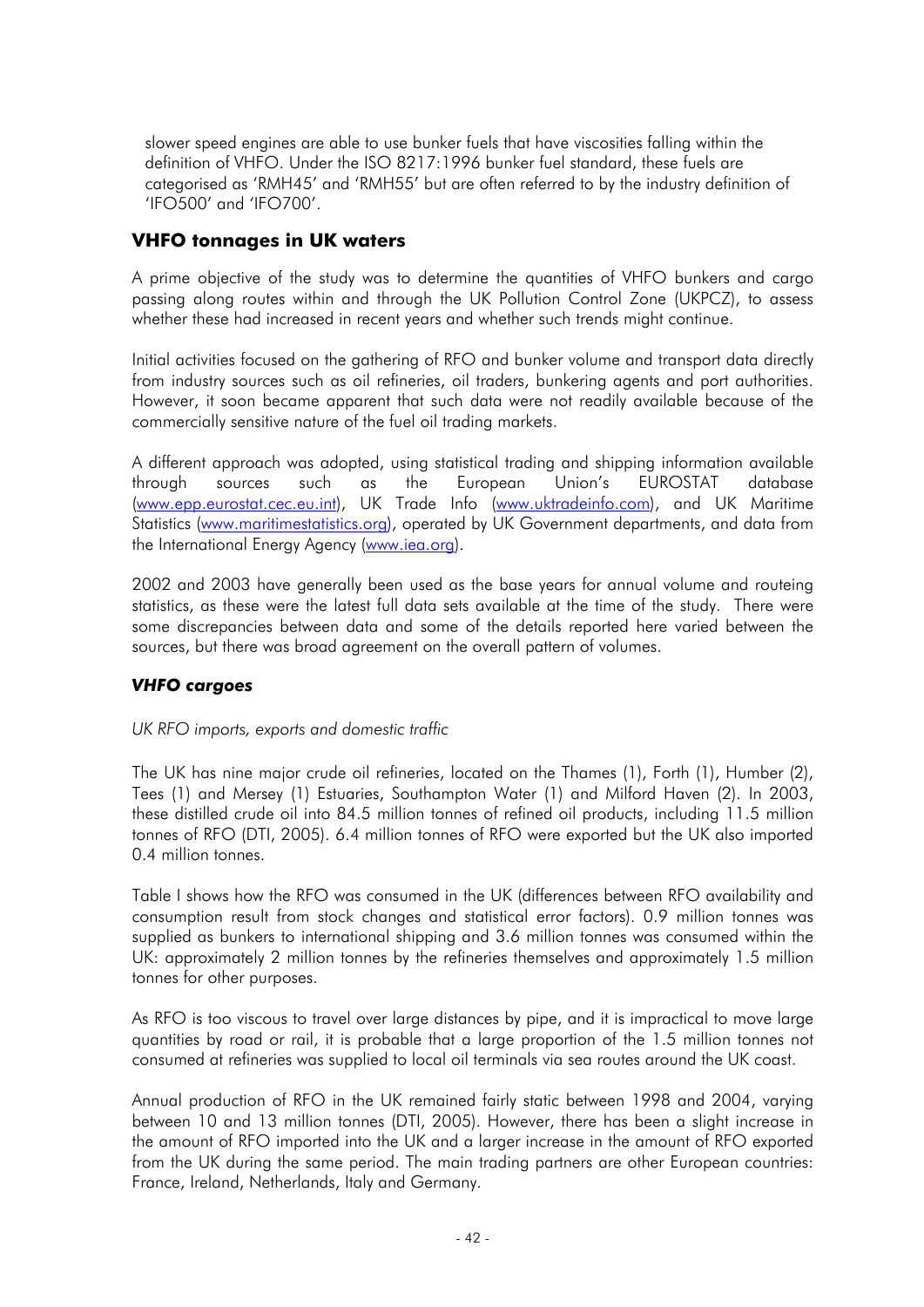|                              | Fuel oils             |
|------------------------------|-----------------------|
|                              | (thousands of tonnes) |
| Production                   | 11,517                |
| Imports                      | 394                   |
| Exports                      | 6,385                 |
| International marine bunkers | 867                   |
| Total UK consumption         | 3,562                 |
| Internal refinery use        | 2,022                 |
| Industry and energy          | 1,346                 |
| Inland waterways transport   | 50                    |
| Other                        | 144                   |

Table I. UK RFO supply and consumption tonnages (DTI, 2005)

#### *EU Traffic*

Six countries within the EU produced over 10 million tonnes of RFO in 2003. In descending order these were Italy, the Netherlands, Germany, Spain, France, and the UK. Aside from Italy, each of these countries produced more than they consumed and were net exporters. In addition, some countries, notably the Netherlands and Belgium, act as trading hubs for RFO and both import and export large quantities of RFO. Based on EUROSTAT figures for 2003, the Netherlands was Europe's largest importer (15.5 millions tonnes) and exporter (12 million tonnes) of RFOs, was Europe's second largest producer of RFOs (13 million tonnes), but was one of the smallest consumers of RFO (<0.3 million tonnes). Fig. 2 shows the RFO production, import, export and supply figures for NW European countries in 2002.



Fig. 2. 2002 RFO production, import, export and domestic supply in Northern European countries (International Energy Agency, 2003).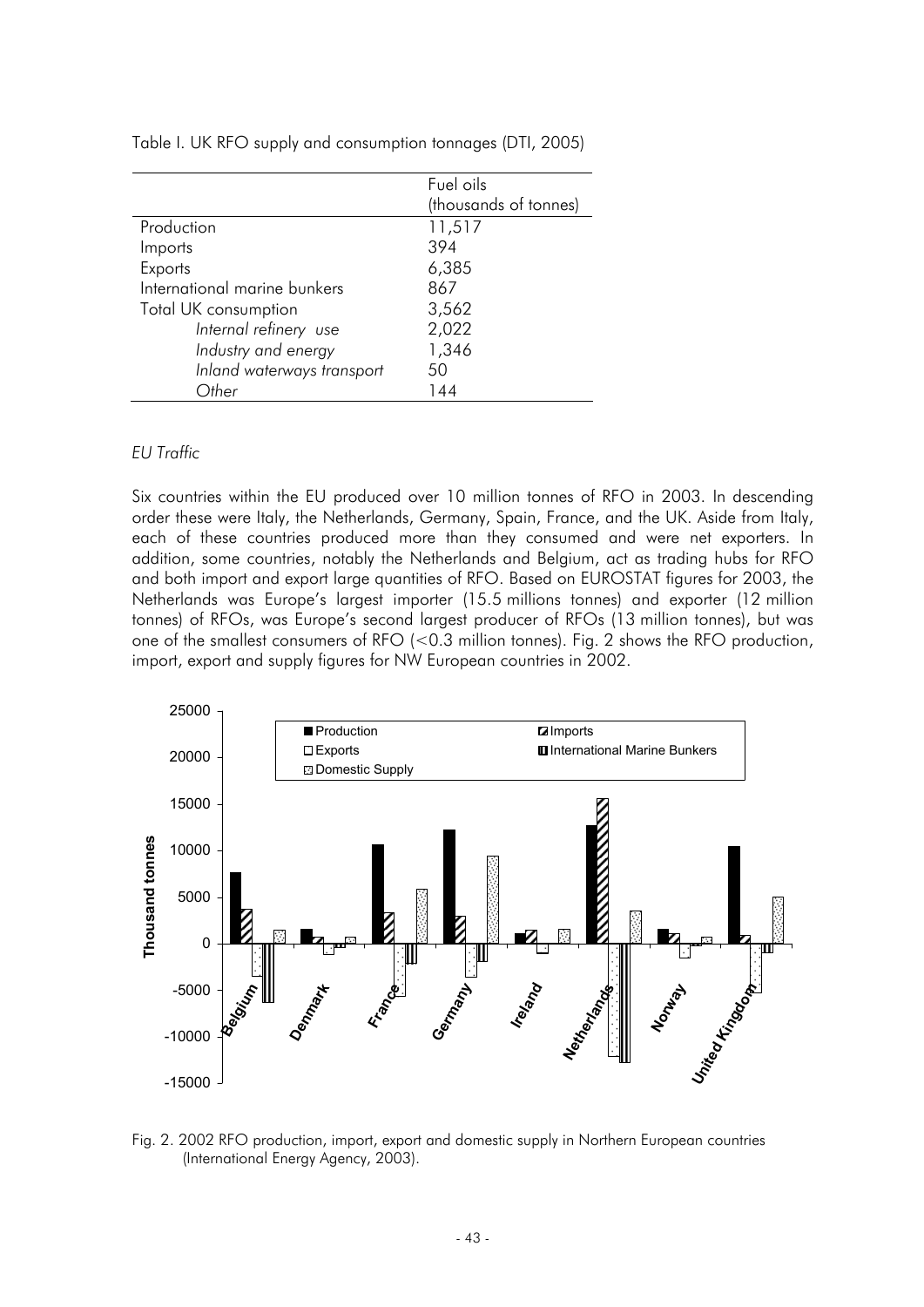From EUROSTAT, it was possible to determine the tonnages of RFO traded between pairs of countries, which were used in the routeing calculations presented later. A discrepancy was noted between the UK RFO import and export figures given by EUROSTAT and the UK data discussed in the previous section. EUROSTAT reports higher figures for UK RFO imports in 2003 (3.8 million tonnes) but lower exports (4.3 million tonnes). No reason for this discrepancy could be determined, but there is not a significantly large difference between the combined import-export tonnage in each case when comparing it to other traffic in the UKPCZ (the difference is 1.3 million tonnes).

Over the period from 1993 to 2003, the total production of RFO in the main EU refining countries fell slightly but imports in some NW Europe countries, and the Netherlands in particular, showed a significant increase. (These were matched by a correspondingly significant fall in RFO imports to Italy but these did not involve any significant traffic passing through the UKPCZ.) Fig. 3 shows import data for the top 4 European RFO importers from 1993 to 2003. Recently available data show that RFO imports to the Netherlands increased in 2005 to 17 million tonnes (Fig. 4).



Fig. 3. RFO imports 1993-2003 for the four largest EU importers (International Energy Agency, 2003).

The main source of the RFO imports to the Netherlands was Russia, which has shown a large increase in its exports of both crude oil and oil products in recent years. Russia has 42 oil refineries, mainly in the west of the country, compared with 97 in the EU and Norway. In 2002, Russia produced almost 60 million tonnes of RFO, significantly more than any single EU country (Fig. 5) (International Energy Agency, 2002). RFO use is decreasing in Russia (US EIA, 2002) and in 2002 Russia exported over 35 million tonnes of RFO (International Energy Agency, 2002); 29 million tonnes of this was exported through the Baltic Sea (Axelrod, 2005).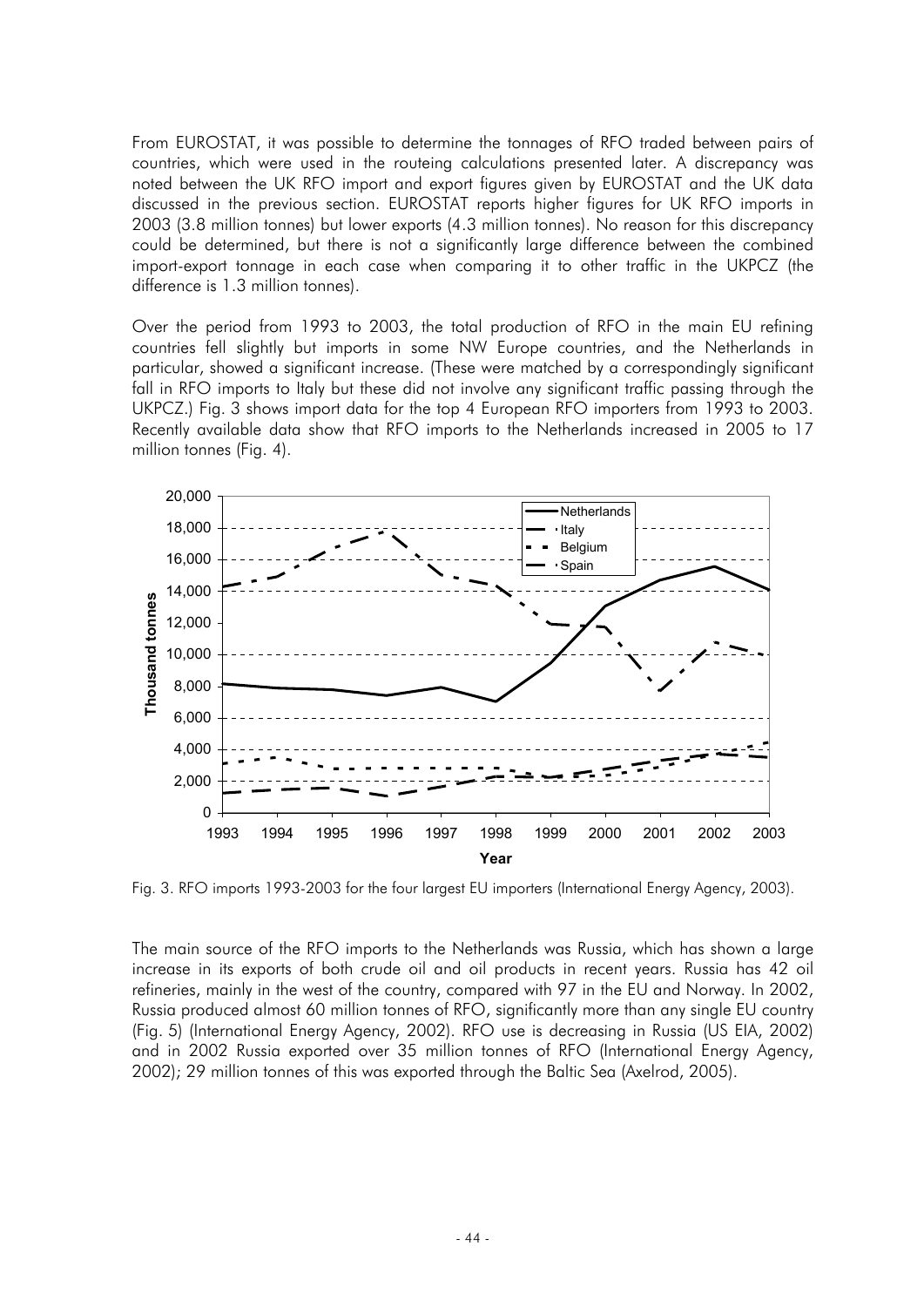

Fig. 4. RFO imports 1993-2005 in the Netherlands, showing continuing increases after 2003. Pre-2003 data are from the International Energy Agency (2003). 2005 data are from EUROSTAT.



Fig. 5. Russian RFO production compared with the six largest EU producers (International Energy Agency, 2002).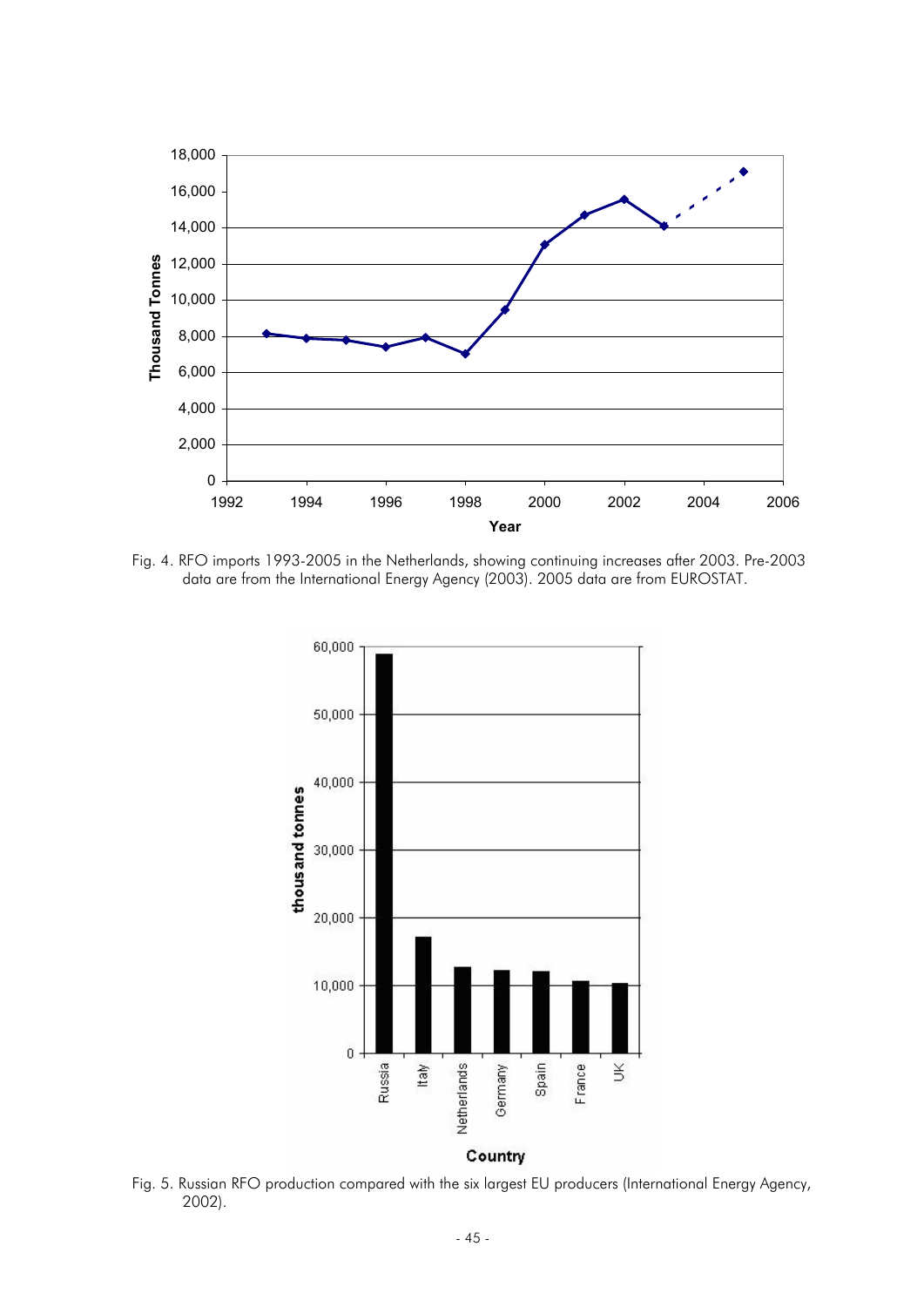Axelrod (2005) discusses recent trends in Russian RFO exports. Fig. 4 shows the increase in exports through both the Baltic and Black Seas between 1998 and 2004. In recent years, a significant amount of this RFO has been shipped to China; it is exported from the Baltic and Black Seas because of the pipeline and refinery infrastructure in Russia. RFO is often shipped to China in large tankers, including Very Large Crude Carriers (VLCCs >200,000 tonnes dwt), despite the lack of heating coils required to discharge RFOs. VLCCs are too large to enter the Baltic and RFO is loaded into them either at ports such as Rotterdam or through ship-to-ship transfers outside the Danish Straits and in other areas around the North Sea, including inshore UK waters. Axelrod (2005) reports that such transshipments are increasing: from 8 VLCC transshipments in the North Sea/Baltic in 2002 to 22 in 2004, with an average RFO cargo of 276,000 tonnes.



Fig. 6. Seaborne Russian RFO exports through Baltic and Black Seas 1998-2004 (based on data in Axelrod, 2005).

Currently, only a small amount of RFO is imported into NW Europe through the northern Russian ports and the Barents Sea. However, this has been increasing in recent years and there are plans to increase its capacity (Barents' Secretariat, 2003).

*Major VHFO trades passing through UKPCZ* 

Table II shows the major RFO cargo transfers (>0.5 million tonnes) between countries that passed through the UKPCZ in 2003. In total, it was determined that approximately 50 million tonnes of VHFO cargoes passed through the UKPCZ in 2003.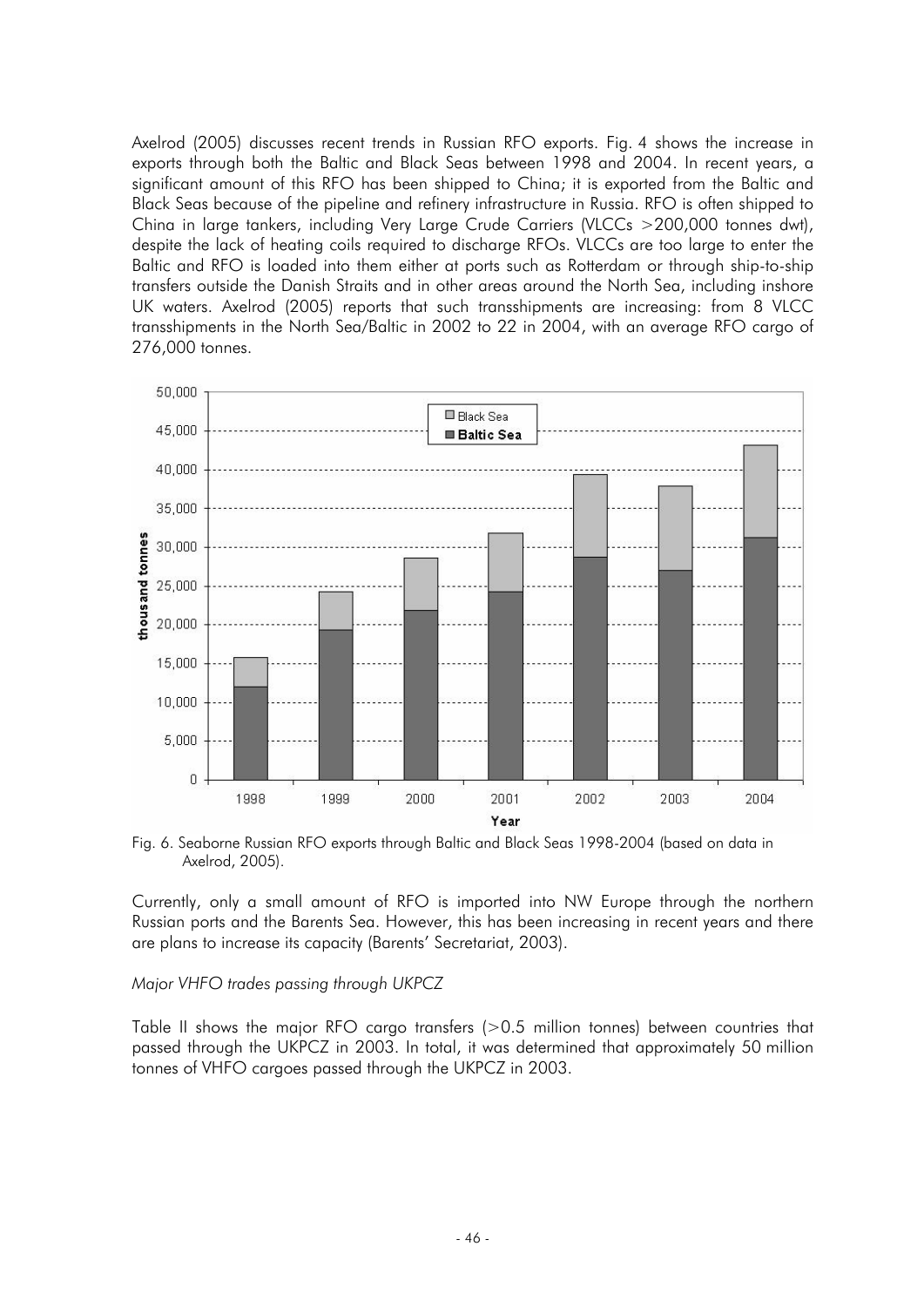| From                      | Quantity (thousands tonnes) | To                           |
|---------------------------|-----------------------------|------------------------------|
|                           |                             |                              |
| <b>Russian Federation</b> | 16,811                      | Non W. European destinations |
| Russian Federation        | 3,916                       | <b>Netherlands</b>           |
| Estonia                   | 2,167                       | <b>Netherlands</b>           |
| Germany                   | 1,621                       | <b>United States</b>         |
| United Kingdom            | 1,540                       | United Kingdom               |
| <b>Russian Federation</b> | 1,283                       | France                       |
| France                    | 1,258                       | United Kingdom               |
| United Kingdom            | 1,169                       | Italy                        |
| United Kingdom            | 949                         | Spain                        |
| Belgium                   | 875                         | <b>United States</b>         |
| United Kingdom            | 812                         | <b>United States</b>         |
| Italy                     | 762                         | United Kingdom               |
| <b>Russian Federation</b> | 638                         | Spain                        |
| <b>Netherlands</b>        | 634                         | <b>United States</b>         |
| Sweden                    | 628                         | United Kingdom               |
| Netherlands               | 536                         | United Kingdom               |

Table II. Largest VHFO cargo transfers between countries that passed through UKPCZ in 2003

#### *VHFO bunkers*

Ships use a variety of fuels ranging from light distillates to heavy fuel oils. In general, large ships with slower running engines will use the heavier residual fuel marine bunker fuels and smaller ships with faster running engines will use distillates. The IMO (2000) estimated that in 1996, the world consumption of marine bunkers was 72% residual fuel oils and 28% distillates. Similar figures have been reported for the different EU nations (Beicip Franlab, 2002) although Davies *et al.* (2000) show variations in the proportions sold by different nations. Residual fuel oils are cheaper than distillates and ships will tend to use the heaviest fuel oil allowed by their engines; large, modern ships are often designed to use more viscous fuel oils than older ships. The largest ships can carry more than 7,500 tonnes of heavy fuel oil (Michel and Winslow, 2000).

The Intermediate Fuel Oil (IFO) system is widely used to refer to residual fuel oil grades, and an International Standards Organization 'Residual Marine' classification is also in operation for bunkers. There are two popular grades of heavy bunker fuel oil: IFO180 and IFO 380, which have maximum viscosities of 180cSt and 380cSt at 50degC respectively (they broadly correspond to the ISO RME25 and RMG35 grades, respectively). There are also heavier grades classified as IFO 500 and IFO 700, with maximum viscosities of 500 cSt and 700 cSt at 50degC respectively (corresponding to the ISO RMH45 and RMH55 grades, respectively). There are several other sub-categorised IFO grades but in practice only these main grades are available from most bunker agents. In this study, we considered fuel oils exceeding 380cSt at 50degC, which covers IFO 500 and IFO 700, although analysis of IFO 380 was also conducted.

Determining accurate information on the quantities of different grade bunkers passing through the UKPCZ is difficult:

- Bunkers are made by blending RFO with distillates to produce the appropriate grade of fuel oil. This process may occur at the point of sale to a vessel and details are commercially sensitive, making direct knowledge of quantities of each grade delivered difficult to ascertain.
- Although statistical data about the amount of RFO supplied by each country for 'International Marine Bunkers' use exist, they are not broken down by grade, and probably cannot be for the reasons explained above. They also do not cover domestic traffic.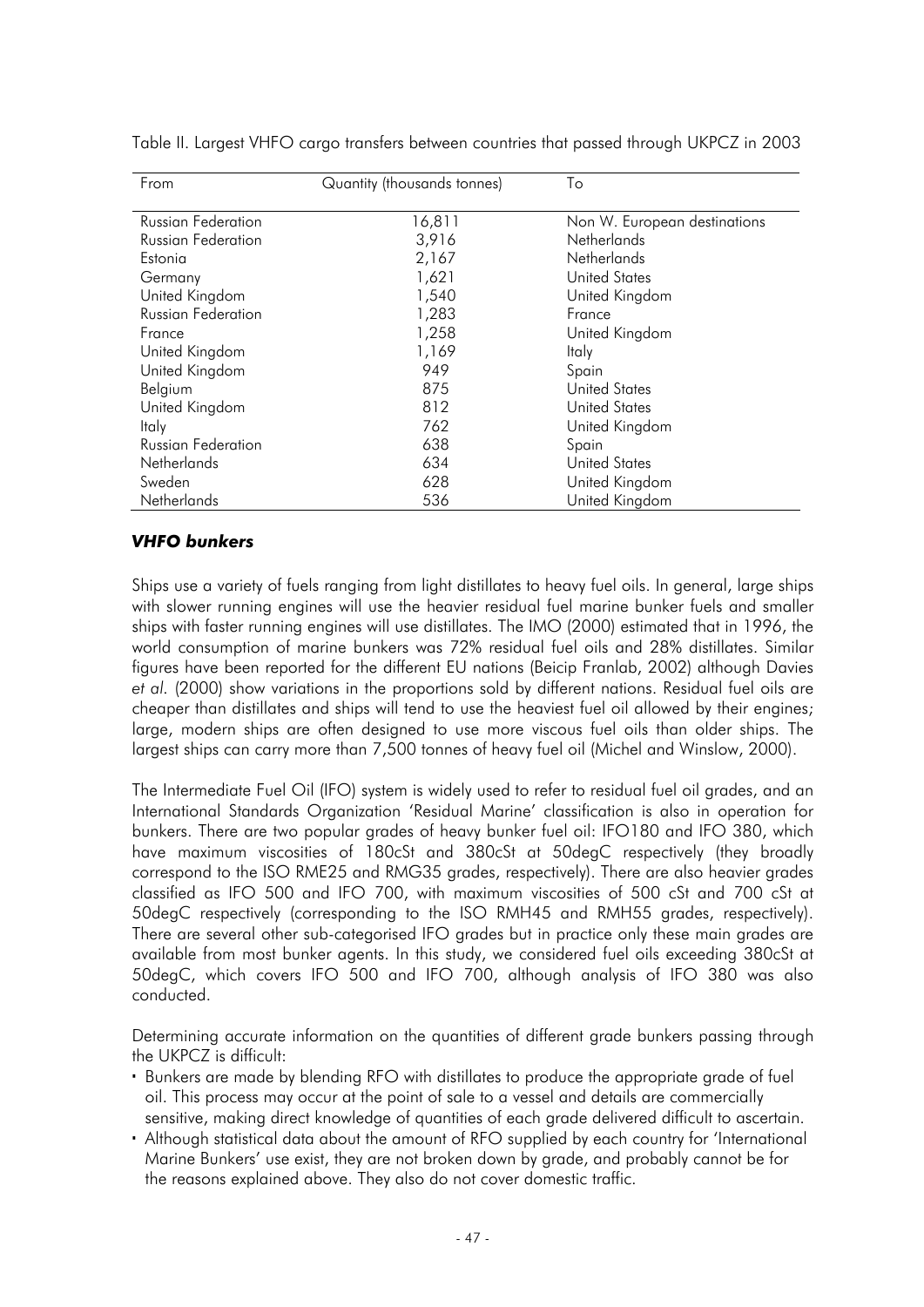- It is not possible to accurately break down different vessel classes and sizes by the fuel type they use, although 'rules of thumb' exist, and this relationship can't accurately be applied to statistical shipping data.
- Even where 'rules of thumb' are applied regarding fuel grade and bunker tank volume for different vessel sizes and classes, it is not possible to determine how full each vessel's tanks will be as it passes through the UKPCZ.

For broad figures, the EUROSTAT database contains data indicating the volume of RFO sold for 'international marine bunkers' purposes, which shows sales of around 30 million tonnes of bunkers within NW Europe and the Baltic (excluding Russia) in 2003. The Netherlands and Belgium were the leading suppliers at 12 million tonnes and 6.5 million tonnes respectively. In the EU as a whole, approximately 40 million tonnes of RFO was sold as marine fuel. Russian sales of residual bunker fuel were 12 million tonnes, mainly through the Baltic and Black Sea.

Most of the traffic in NW Europe and the Baltic will pass through the UKPCZ and therefore at least 30 million tonnes can be expected to enter the UKPCZ (of all grades). Whilst there is no definitive division, a general approximation is that most vessels greater than 20,000 tonnes DWT will use IFO380 bunkers (or IFO500 or IFO700), rather than IFO180. Data regarding all 2004 ship movements through the Dover Strait were obtained from the Maritime and Coastguard Agency, which included data on ship type and size. Vessels greater than 20,000 tonnes DWT were separated and their numbers are presented in Table III.

| Vessel Type                  | Number of | Average DWT tonnage |
|------------------------------|-----------|---------------------|
|                              | movements |                     |
| Container ship               | 5,980     | 50,213              |
| <b>Bulk carrier</b>          | 4,248     | 78,519              |
| Crude oil tanker             | 2,137     | 122,505             |
| Oil products tanker          | 1,518     | 37,222              |
| General cargo ship           | 1,234     | 33,109              |
| Oil/chemical products tanker | 740       | 40,606              |
| Chemical tanker              | 569       | 42,612              |
| Vehicles carrier             | 381       | 24,736              |
| Container Ro-Ro cargo ship   | 298       | 45,923              |
| Bulk/oil carrier             | 265       | 91,171              |
| LPG tanker                   | 206       | 37,376              |
| Ro-Ro cargo ship             | 112       | 30,820              |
| Ore carrier                  | 104       | 263,650             |

Table III. 2004 vessel movements and average sizes for vessels >20,000 DWT tonnes passing through the Dover Strait

Michel and Winslow (2000) give average bunker capacities for tankers, container ships and bulk carriers of a range of sizes: these are on average approximately 2.9%, 10.0% and 3.3% of DWT tonnage for each, respectively. Applying these capacities to the data above (appropriately substituting these categories for other vessel types), total potential IFO380+ bunkers passing through the Dover Strait would be approximately 60 million tonnes. Assuming that these vessels are on average half-full – for example, because those northbound were low on bunkers and about to call at Rotterdam and those southbound were nearly full having just called at Rotterdam (or a similar argument for other bunkering locations) – then 30 million tonnes of IFO380/IFO500/IFO700 bunkers would pass through the Dover Strait. An ongoing task in the study will also add traffic passing north of the UK in this assessment.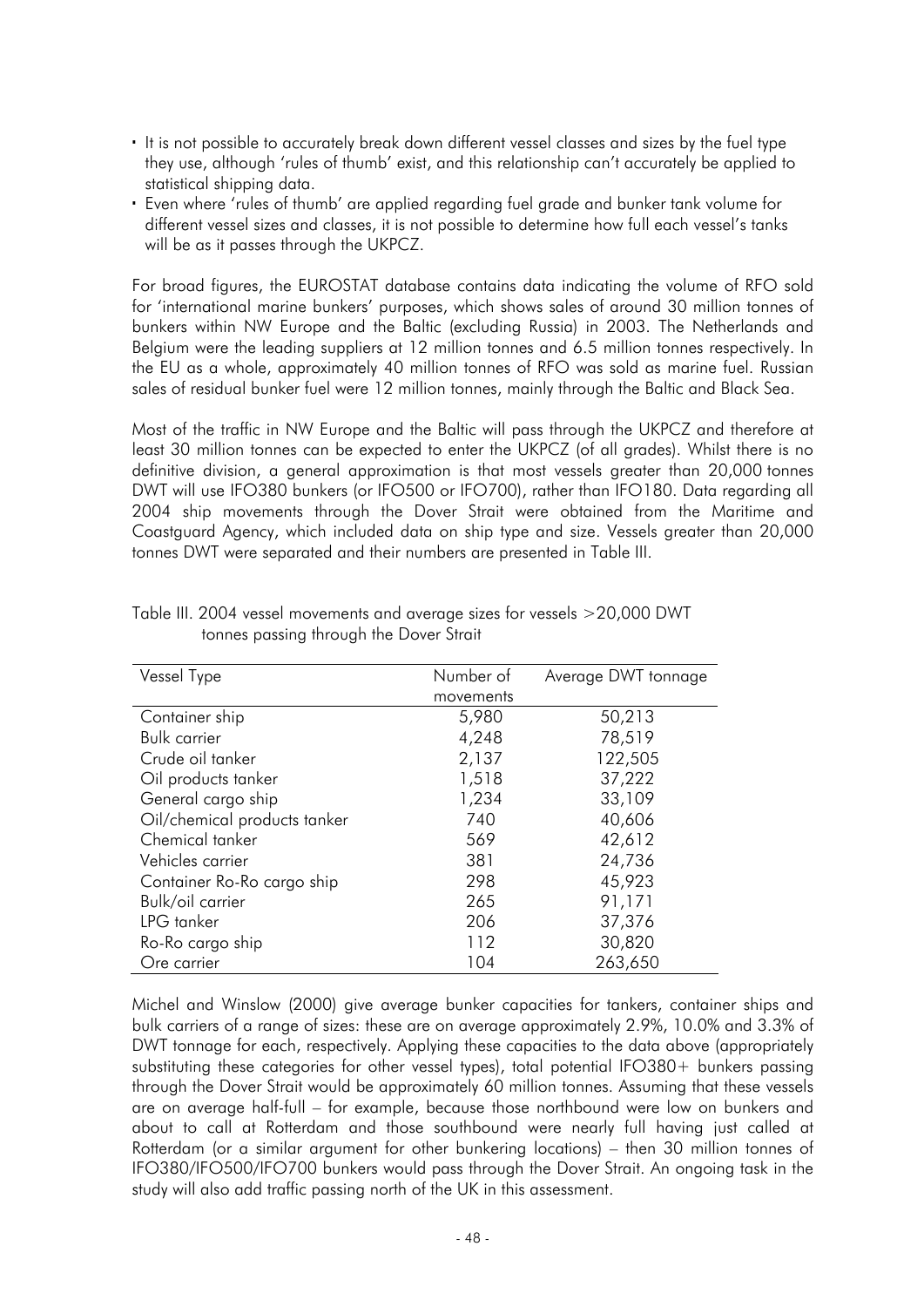Internationally, sales of IFO 380 account for 70% of heavy bunker fuel oils, IFO 180 for around 25% (BP, 2004) and IFO 500 for less than 5% (personal communication with an oil industry contact suggests that this is probably between 2 and 4%). Therefore, of the 30 million tonnes passing through the Dover Strait, up to 1.7 million tonnes might be IFO500.

Although the global production of RFO is falling, the demand for RFO for marine bunkering purposes is increasing (Fig. 7) and has risen from about 140 million tonnes in 1990 to 180 million tonnes in 2004. By 2020 marine residual bunkers demand is predicted to be 225 million tonnes (BP, 2004).



Fig. 7. Trends and forecasts for RFO bunker and inland demands (BP, 2004).

### *Routes*

Very little direct RFO cargo or bunkering route data were available: tonnages of RFOs passing along routes have had to be estimated indirectly. This has been done using information from EUROSTAT, which includes data regarding the destinations of oil products and other goods for each port in the EU.

#### *Cargo routes*

The study determined the quantities of RFO traded between pairs of countries. This information was split into routes by proportioning each value according to the quantities of oil products exported from each port within the dispatching country and by the quantities of oil products imported into each port of the receiving country.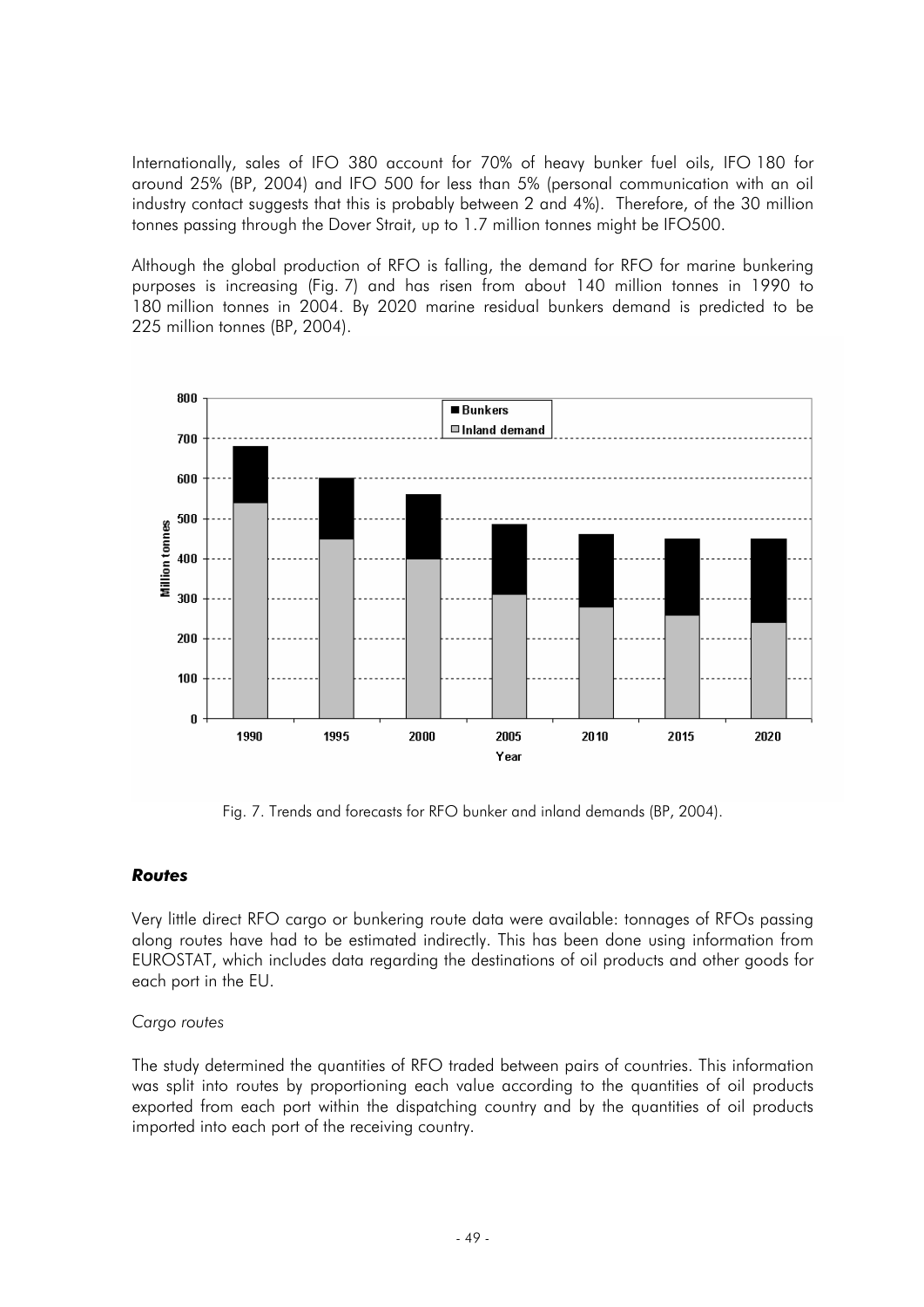#### *Bunker routes*

Attempts were made to split the quantities of IFO380+ bunkers determined in the study into routes using information regarding this size of ships calling at individual EU ports but, unfortunately, no partner port information was available. Therefore, bunker routes have been determined using a similar approach to that for cargoes but using total goods. A downside of this approach is that it does not capture non-merchant shipping, e.g. ferries, warships etc.

A network of routes was plotted and the quantities of RFO passing along each section were determined using a 'shortest route' approach between ports. Further work is ongoing to determine the proportion of shipping passing north of the UK rather than through the Dover Strait. The approach takes into account transfer of RFO by barge between countries on the River Rhine.

The combined bunker and cargo results are shown in Fig 8.



Fig. 8. Quantities of RFO passing along routes through the UKPCZ both as cargoes and bunkers.

### *Trends in VHFO Transport*

RFO cargoes have increased from 26 million tonnes in 1998 to 50 millions tonnes in 2003. More gradual increase in bunkers, perhaps from 23 million tonnes to 40 million tonnes, based on increases in all IFO bunkers during this period.